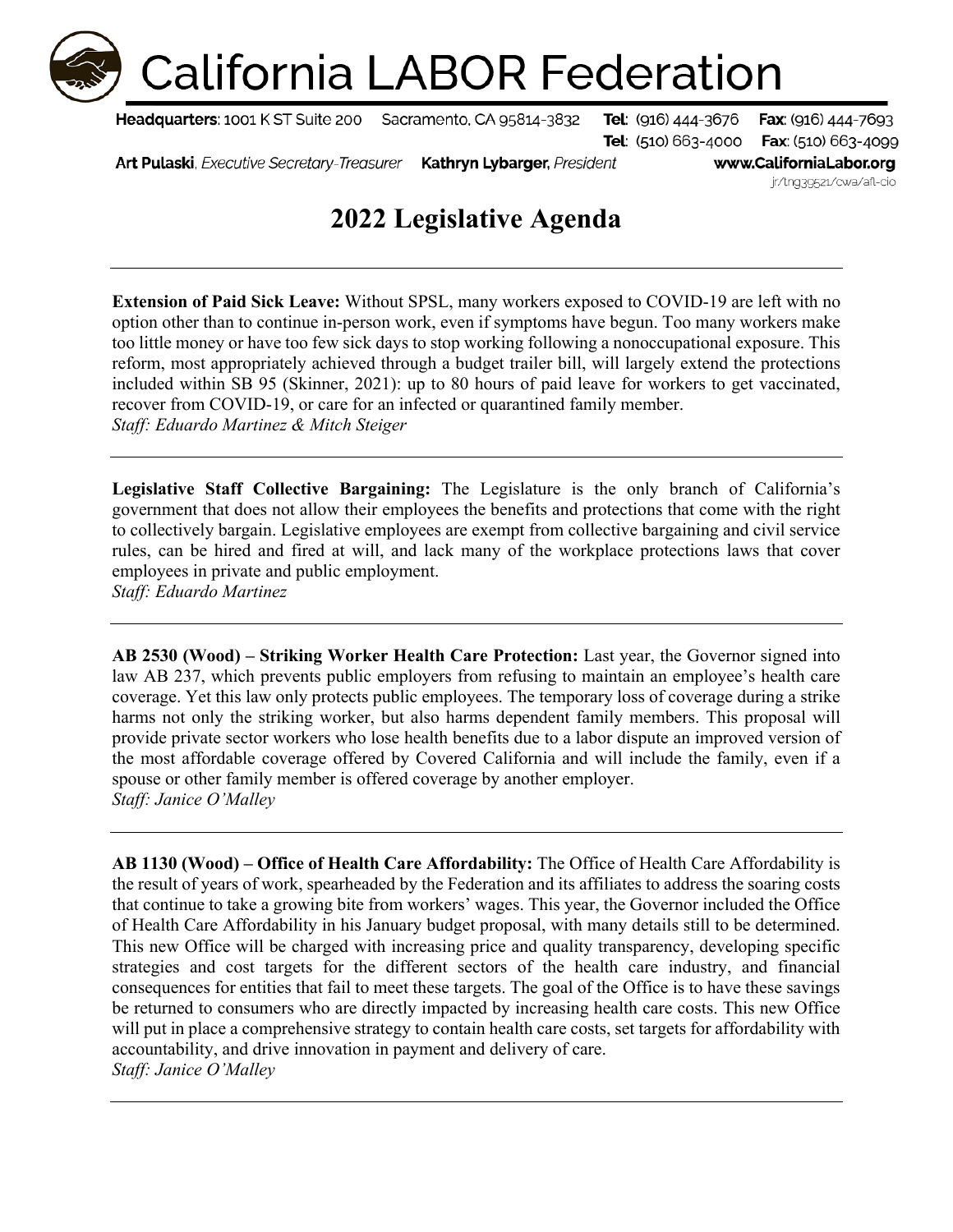**AB 1882 (R. Rivas) – Seismic Compliance Act of 2022:** During a major seismic safety event, the public has a reasonable expectation that their local hospital will be available to them in times of a major medical crisis. This bill requires hospitals to submit an annual timeline for compliance to acknowledge their plan to meet the 2030 standards. It will also require hospital owners whose hospitals have not met the 2030 standards to submit an annual evacuation plan to the community and have their current building seismic safety status made available to the public posted in a visible location. *Staff: Janice O'Malley* 

**SB 931 (Leyva) – Public Employer Accountability Act:** The Public Employment Relations Board (PERB) has no authority to enforce labor agreements and is prohibited from issuing complaints on charges alleging a violation, resulting in a lack of compliance on behalf of some public employers. This bill will authorize PERB to assess a \$1,000 financial penalty against a public employer in violation of Government Code 3550, which prohibits public employers from anti-union speech that deters or discourages union membership, ensuring compliance. *Staff: Janice O'Malley* 

**AB 2926 (Kalra) – FAIR Act – Personal Services Contracts:** The FAIR Act limits the unfair practice of production studios and record labels unilaterally holding artists off the job market, unpaid, for onerous periods of time. Unlike most Californians, recording artists are often trapped in long-term employment contracts by record labels, preventing them from even working for themselves or another label. This will allow recording artists to work for multiple employers so as not to deprive the artist from earning a living and being beholden to a seven-year contract as currently allowed by law. *Staff: Janice O'Malley* 

**AB 2467 (Bryan) – Ballot Initiative Signature Threshold:** For over 30 years, the presence of powerful interests has undermined the original intent of the initiative process. This bill will protect the integrity of the initiative system by requiring at least 10% of the signatures that are required to qualify an initiative measure be solicited by a person who does not receive money or other valuable consideration for the specific purpose of soliciting signatures of electors. A volunteer and grassroots effort to qualify an initiative measure for the ballot demonstrates a significant level of public support. Improving the measure of public support for a proposed initiative measure will increase the public's confidence and protect the integrity of the initiative process.

*Staff: Janice O'Malley* 

\* Pending Executive Council approval

**SB 1276 (Durazo) – State and Local Government Mobility Accountability Act:** This bill affirms the responsibility of city and state transportation agencies to contract with or issue permits to commercially operated transportation companies to operate in the area of jurisdiction and base their regulations on datasets that agencies develop using data or notifications received from commercially operated transportation companies. These companies are to be independently verified in order to ensure development of good policy. This is an effort to play office against a tech-driven approach to limit the data local governments may collect.

*Staff: Manuela Boucher-de la Cadena*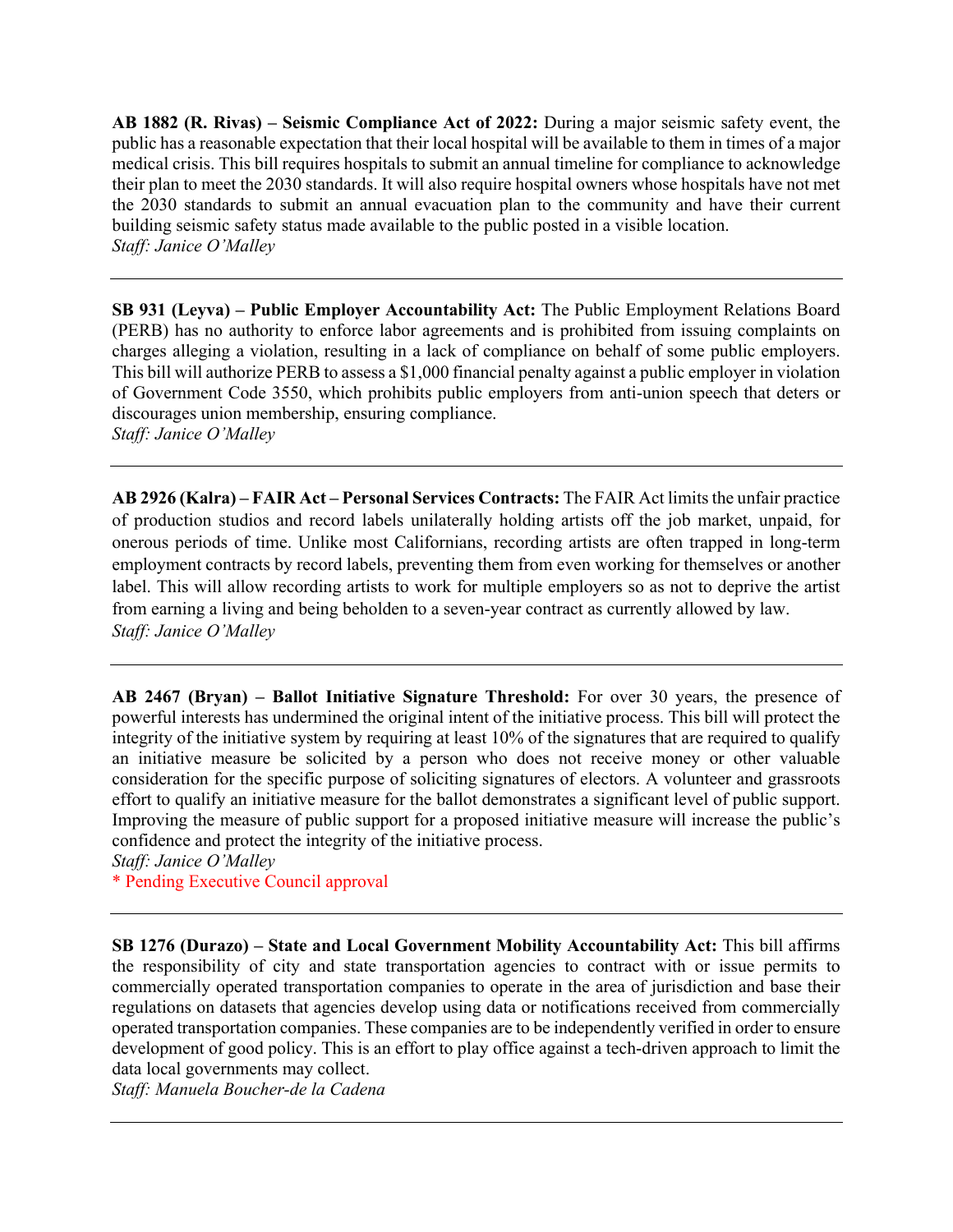**AB 1651 (Kalra) – Worker Technology Rights:** Employer monitoring of workers is nothing new, with video cameras, audio recording devices, two-way mirrors, and other technologies having been used and abused by employers for decades. However, in recent years, the availability of such devices has soared, the new forms of such technology—particularly monitoring software—have expanded exponentially, and the harm to workers has intensified. This bill will establish a basic regulatory framework for surveillance technology. We will require that such technology be disclosed to those affected, relevant to a workers' job duties, and necessary for business operations. The bill will also prohibit all off-the-job surveillance and the most egregious forms of technology-based monitoring while at work.

*Staff: Mitch Steiger* 

**AB 2848 (Santiago) – Workers' Compensation Reform:** The workers' compensation system provides medical treatment and wage loss (indemnity) benefits to workers hurt on the job. Medical care is supposed to happen quickly and cost workers nothing; indemnity benefits are available for workers hurt both temporarily and permanently. However, the reality is that many problems exist both on the medical and indemnity sides of the system. This bill will recalculate permanent disability benefits to ensure that workers are more adequately made whole following a crippling injury or illness. Other sections will target medical care, specifically to improve timeliness and compliance with existing law. Finally, the bill will seek ways to minimize frictional costs to allow a greater percentage of available resources to flow towards workers, not outside actors profiting from the system. *Staff: Mitch Steiger* 

**SB 410 (Leyva) – No Delays for Worker Health and Safety:** All significant occupational safety and health (OSH) regulations require a Standardized Regulatory Impact Assessment (SRIA), which is a wasteful, duplicative, time consuming, and expensive bureaucratic step that adds roughly two years to the already years-long process for developing and implementing such regulations. For example, state law required Cal/OSHA to submit an indoor heat regulation to the Cal/OSHA Standards Board by January 1, 2019, but the regulation has been stuck in SRIA for much of the last two years, forcing countless workers to suffer at least two additional years of intense and harmful heat exposure. However, emergency regulations targeting wildfire smoke and COVID-19 only took about six months each, further suggesting that SRIAs add nothing of value to the process. The Federation has sponsored legislation in the past to exempt OSH regulations from the SRIA process and gotten very close to getting this bill to the Governor. The Federation will sponsor this legislation again given how the recent experiences of wildfire smoke and COVID-19 have shown that much faster rulemaking is not only possible, but necessary.

*Staff: Mitch Steiger* 

**ACA 8 (Lee) – California Tax on Extreme Wealth Act:** The exponential amount of growth in the billionaire class from March 2019 to January 2021 grew around \$250 billion, which is roughly \$54 billion larger than the *entire* state budget of the fifth wealthiest economy in the world. The Federation co-sponsors the California Tax on Extreme Wealth Act, which will impose an annual excise tax at a rate of 1% on extreme wealth in excess of \$50 million and at a rate of 1.5% on extreme wealth in excess of \$1 billion and is expected to generate \$22.3 billion in additional revenue annually. *Staff: Janice O'Malley*